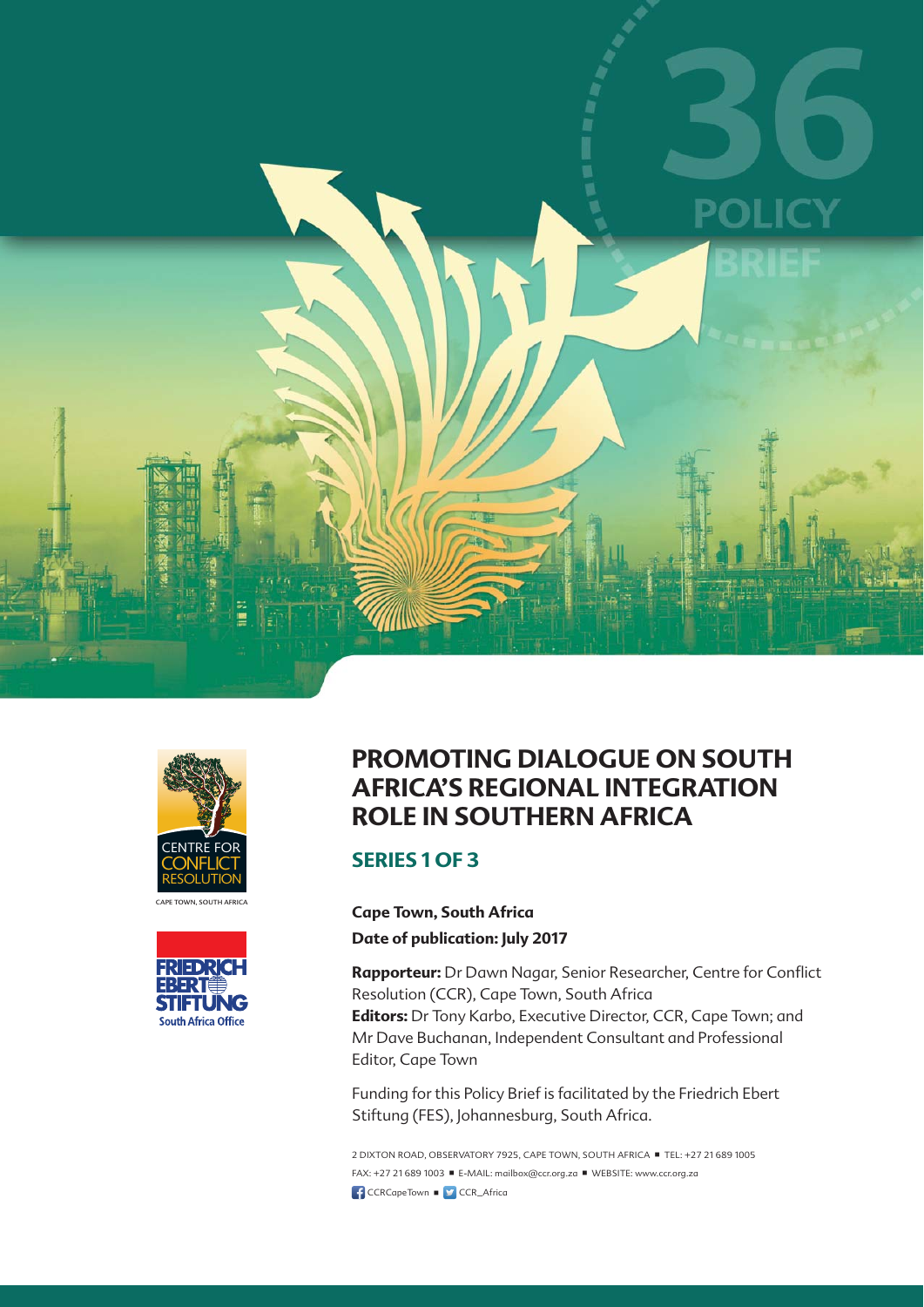# **Background**

The Centre for Conflict Resolution (CCR), Cape Town, South Africa, together with the Johannesburgbased Friedrich Ebert Stiftung (FES), hosted two public dialogues in Cape Town: one on 22 March 2017 at the Centre for the Book, on "South Africa's Corporate Expansion in Southern Africa", and another on 4 May 2017 at 6 Spin Street, Church Square, on "Powerful Trade Unions: South African Drivers of Regional Economic Growth?".

## Introduction

The main focus of the two public dialogues – "South Africa's Corporate Expansion in Southern Africa",<sup>1</sup> and, "Powerful Trade Unions: South African Drivers of Regional Economic Growth?"<sup>2</sup> – interrogated the political economy of Southern Africa and discussed the role of South Africa's regional corporate expansion, as well as the role of trade unions in Southern Africa; with a view to promoting socio-economic benefits through industrialisation, effecting regional trade, and boosting infrastructural development. In both dialogues, the role of the state in becoming a modern industrial democracy was considered critical for promoting intra-regional trade, and for building regional industrialisation that can improve labour in Southern Africa. However, the growth model that Southern African states are promoting follows a line of reasoning that says "grow first, and regional integration will follow". This model appears to be flawed, since 35 per cent of the region's 281 million citizens are still unemployed, and levels of inequality have not diminished; in fact, they are growing. Southern Africa is still grappling with creating effective measures for implementing regional policies as a mechanism for protecting infant industries and addressing the oligopolistic behaviour of exploitative industries.

Before South Africa joined the regional body – the Southern African Development Community (SADC) – the country was already an economic giant in Southern Africa, with a gross domestic product (GDP) of \$54.4 billion in 1987 compared to Southern Africa's total GDP of about \$20 billion; it reached a GDP figure of \$128 billion in 2000, and \$228 billion by 2010. South Africa is situated in a region rich in mineral resources, with gold, platinum, and other precious metals found in its own backyard; diamonds in Botswana, Angola, and the Democratic Republic of the Congo (DRC); copper in Zambia; and oil in Angola. Tshwane (Pretoria) was thus already viewed by SADC (and formerly

**€**<br>situ<br>in r witl<br>oth<br>fou<br>bac South Africa is situated in a region rich in mineral resources, with gold, platinum, and other precious metals found in its own



MOAB KHOTSONG GOLD AND URANIUM MINE IS PART OF ANGLOGOLD ASHANTI'S VAAL RIVER OPERATIONS IN SOUTH AFRICA. IT REPRESENTS ONE OF THE LARGEST URANIUM RESERVES IN SOUTH AFRICA HAVING ESTIMATED RESERVES OF 57.2 MILLION TONNES OF ORE GRADING 0.058% URANIUM.

Image source - 911 Metallurgist https://www.911metallurgist.com/blog/top-10 deepest-mines-on-the-planet

by the Southern African Development Coordinating Conference [SADCC]) as a regional anchor that would lead regional integration in finance and investment. In 1988, South Africa's manufactured exports totalled \$4,583 million – nearly twice the value of manufactured exports from the whole of sub-Saharan Africa, at \$2,505 million.<sup>3</sup>

<sup>1</sup> Public Dialogue (Chair) Professor Vusi Gumede, Director, Thabo Mbeki African Leadership Institute (TMALI), University of South Africa (UNISA), Tshwane (Pretoria). (Speaker) Mr Christopher Wood, Economist, Trade and Industrial Policy Strategies (TIPS), Tshwane. (Speaker) Ms Sanusha Naidu, Senior Research Fellow, Institute for Global Dialogue (IGD), Johannesburg.

<sup>2</sup> Public Dialogue (Chair) Professor Johann Maree, Emeritus Professor, Department of Sociology, University of Cape Town (UCT). (Speaker) Mr Godfrey Selematsela, Vice-President, Southern Africa Trade Union Coordination Council (SATUCC); President, Federation of Unions of South Africa (FEDUSA); and President, Health and Other Services Personnel Trade Union of South Africa (HOSPERSA). (Speaker) Mr Tony Ehrenreich, Western Cape Provincial Secretary, Congress of South African Trade Unions (COSATU), Cape Town.

<sup>3</sup> Dawn Nagar, "The Politics and Economics of Regional Integration in Africa: The Case of COMESA and SADC 1980-2015", University of the Witwatersrand (Wits) PhD thesis, 2016, p. 125.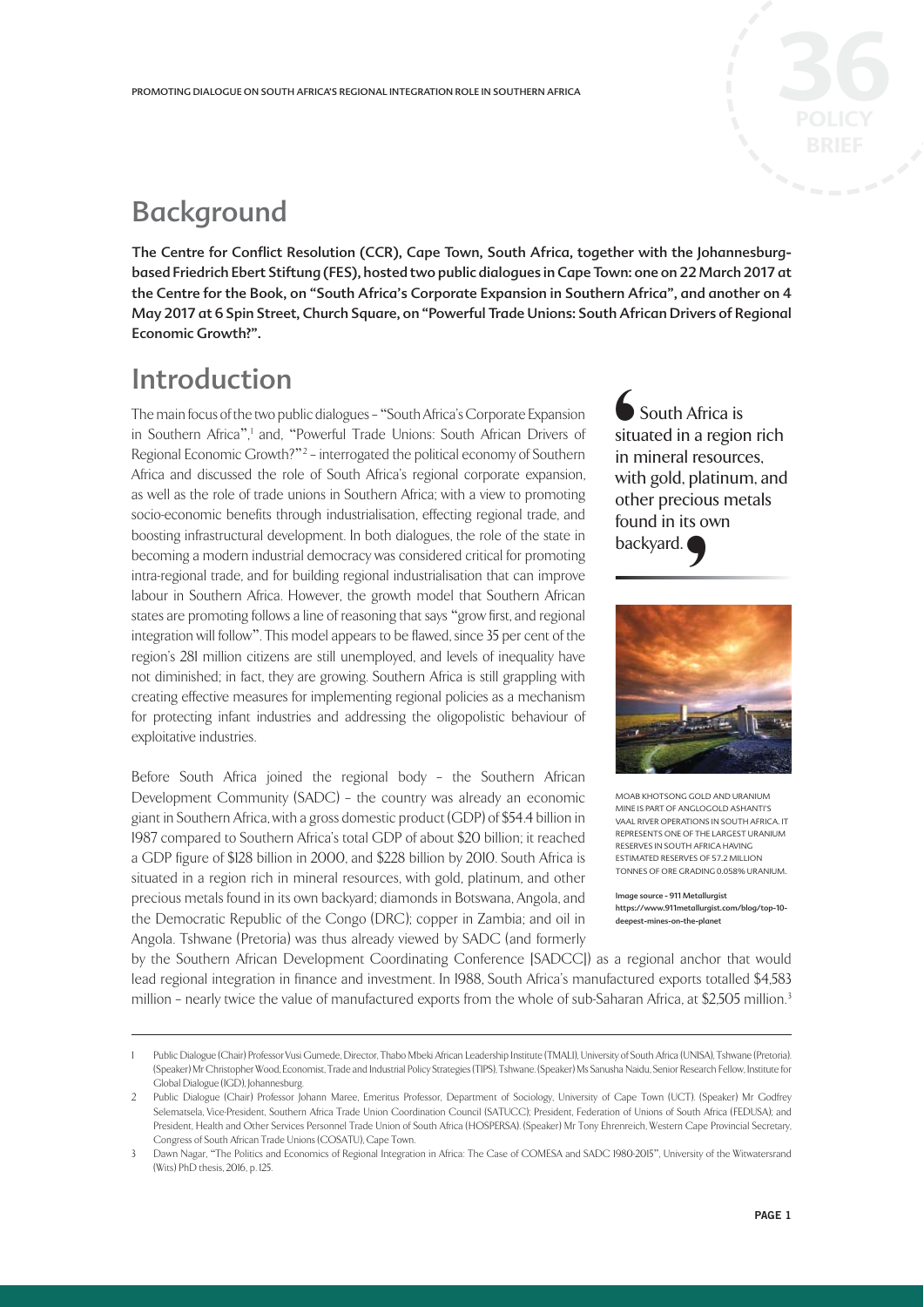In considering South Africa's 1994 decision to join SADC (a regional body previously subjected to military and economic domination by South Africa), the organisation feared the country's entry into the regional community. Tshwane's strong manufacturing sector was anticipated by SADC member states to cause substantial job losses, since SADC member states lacked competitive advantages; they foresaw huge revenue losses, through trade diversion and loss of protection of key industries within open markets, and through the further negative impact of South Africa's industries on infant economies.

South Africa was therefore, advised not to overpower the region's industries, but to work in partnerships and joint ventures and to take a responsible position as the driver of (and a contributor to) regional economic growth, boosting socio-economic development for the people of Southern Africa. These public dialogues of March and May 2017, while discussing contemporary issues of socio-economic growth and development in Southern Africa, thus also considered South Africa's past political and economic condition. While the country's inherited inequalities and democratic political position (and the alliance position of trade unionism that it is attached to) were taken into account, the delegates also discussed the role of trade unions in Southern Africa's political economy. Notwithstanding the difficult past inherited by South Africa's post-apartheid government after 1994, and the major setbacks it had suffered in the changing of socio-economic disparities, it is still the understanding of Southern Africa that South Africa failed the community as an anchor state, and reneged on undertakings made to SADC concerning regional economic development.



 $\blacksquare$  It is still the understanding of Southern Africa that South Africa failed the community as an anchor state, and reneged on undertakings made to SADC concerning regional economic development. Summer de la commerce de la commerce de la commerce de la commerce de la commerce de la commerce de la commerce de la commerce de la commerce de la commerce de la commerce de la commerce de la commerce de la commerce de la

(FROM LEFT TO RIGHT), MR CHRISTOPHER WOOD, ECONOMIST, TRADE AND INDUSTRIAL POLICY STRATEGIES, TSHWANE; PROFESSOR VUSI GUMEDE, PROFESSOR AND DIRECTOR, THABO MBEKI AFRICAN LEADERSHIP INSTITUTE, UNIVERSITY OF SOUTH AFRICA; AND MS SANUSHA NAIDU, SENIOR RESEARCH FELLOW, INSTITUTE FOR GLOBAL DIALOGUE, TSHWANE; AT THE PUBLIC DIALOGUE "SOUTH AFRICA'S CORPORATE EXPANSION IN SOUTHERN AFRICA", HELD AT THE CENTRE FOR THE BOOK, CAPE TOWN, 22 MARCH 2017. THE PRADE CONTRADE CONTRADE CONTRADE CONTRADE CONTRADE CONTRADE CONTRACT CONTRACT CONTRACT CONTRACT CONTRACT CONTRACT CONTRACT CONTRACT CONTRACT CONTRACT CONTRACT CONTRACT CONTRACT CONTRACT CONTRACT CONTRACT CONTRACT CONTR

Image source - CCR https://www.facebook.com/CCRCapeTown

Since the beginnings of South Africa's investment in regional development, its multinational corporations (MNCs) have been seen to be exploiting the region. South Africa's investments in 2001 and 2002 included \$20 million in South African Airways (SAA); \$6 billion in Eskom, for the Inga project in the DRC; \$56 million for the Sun International Hotel in Zambia; \$142 million for Vodacom in Tanzania; \$53 million for a Portland Cement factory in Zimbabwe (a business merger); and a \$3 billion infrastructure investment programme since 2013, through Transnet, with a view to moving the cargo business from road to rail. The South African government secured a further R11.2 billion contract from the Lesotho government, for building a hydro-electric power plant to generate electricity for South Africa and Lesotho. The public dialogues, therefore, assessed what the real prohibiting factors were in South Africa's failure to fulfil a regional role in socio-economic development – and whether it had indeed been a failure on South Africa's part. The discussions also interrogated whether the regional expectations placed on the Tshwane government were realistic. Similarly, delegates discussed what could be achieved pragmatically in assisting both South Africa and Southern Africa in their efforts to uplift the people of Southern Africa, support their socio-economic development, and eradicate poverty.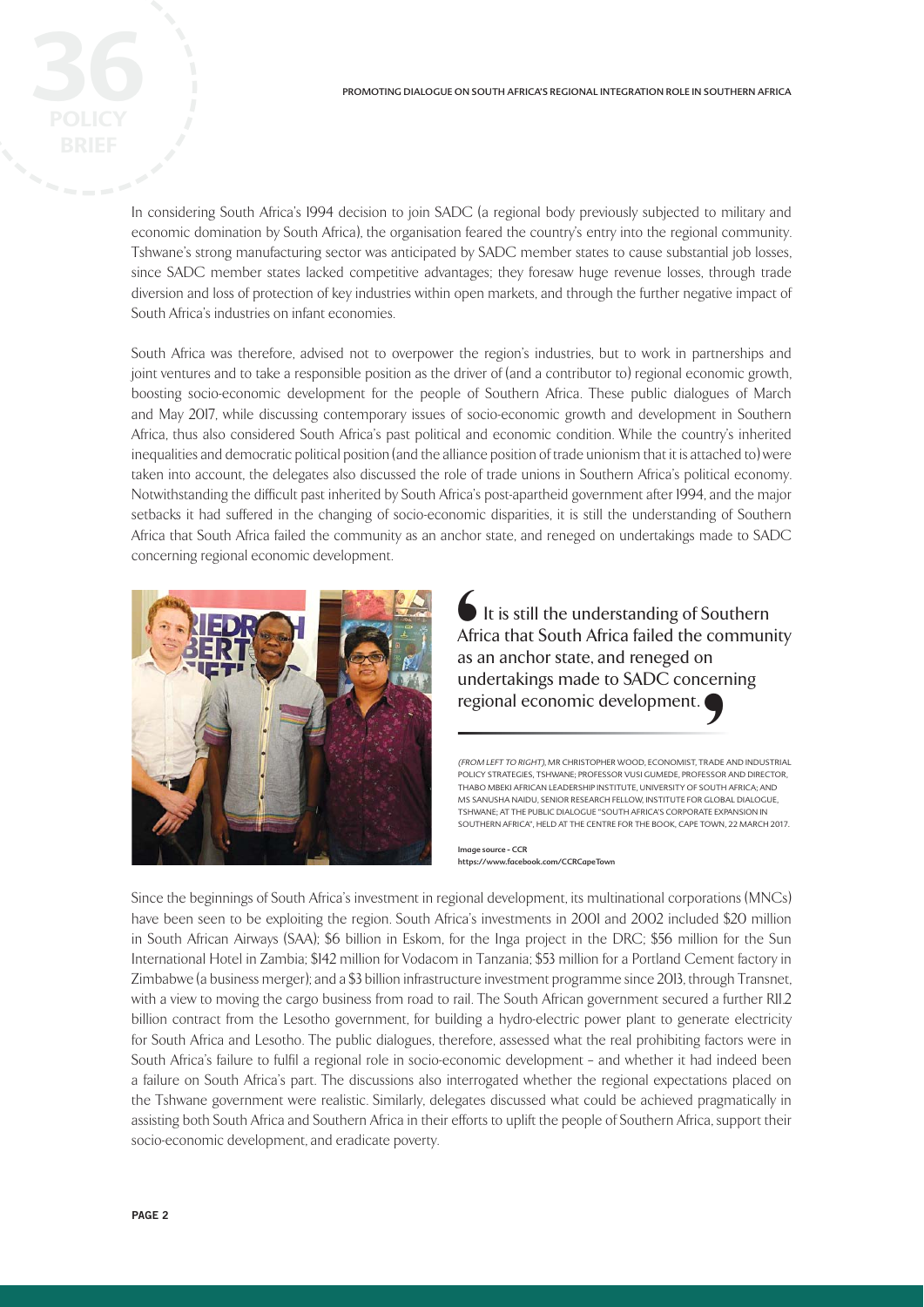

 COSATU (the Congress of South African Trade Unions), South Africa's largest trade union, had long been a regional economic anchor, but also faced huge struggles in fighting labour oppression. '



STRIKING MINERS AT ANGLOGOLD ASHANTI MINE NORTH OF JOHANNESBURG, IN NOVEMBER 2012.

Image source - Africa News and Analysis https://africajournalismtheworld.com/tag/ num-v-amcu/

#### Trade Unions: Drivers of the Political Economy

As South Africa's apartheid era came to an end in 1993, the country was asked to join SADC. Also on board during the early SADC negotiations with the new post-apartheid government was COSATU (the Congress of South African Trade Unions), South Africa's largest trade union. COSATU was created in 1985, at the height of the liberation struggle against the racist labour practices of the apartheid government.<sup>4</sup> It had long been a regional economic anchor, but also faced huge struggles in fighting labour oppression. In July 1987, after adopting the Freedom Charter, the National Union of Mineworkers (NUM) joined COSATU. The power thus orchestrated by COSATU was unquestionable; within a month, NUM staged the biggest strike ever in the history of South Africa, with 3.5 million mineworkers downing tools and halting mining production – a move driven by several failed attempts to negotiate with the South African Chamber of Mines, who offered a 17- to 23-percent wage increase while NUM demanded a 30-percent negotiated settlement deal. At the regional level, other Southern African mineworkers were also implicated in the strike, with a huge labour force already actively involved in South Africa's mines since the early 1970s and 1980s, and even later. For example, in the years 1974, 1980, and 1984, mineworkers from Angola working in South African mines totalled 108, 291, and 48 respectively (the low numbers in this last case resulting from strained relations between Tshwane and Luanda, partly because of South Africa's support of a rebel group there – the National Union for the Total Independence of Angola [UNITA]).5 i

South Africa would thus enter the region already labouring under major setbacks – and facing a dilemma, in that it was confronted by a plethora of

powerful, elite business groups and conglomerates as well as a huge, labour-centric working class. Since democracy, in the 1990s, South Africa had been the continent's most unequal country, with a Gini coefficient of 0.76 in its urban areas, a monthly per capita income of less than R620 for 22 per cent of its households, 2.1 million people living in cheap scrap dwellings (shacks) due to housing shortages, and 85 percent of its households without electricity. While SADC heads of state had outlined the organisation's regional expectations to South Africa during the 1990s – while it was negotiating its entry into the region, and assisting SADC in boosting regional trade, in building SADC's 1995 Spatial Development Initiatives (SDIs) and increasing regional investments – South Africa was not able to commit fully; also, the country had to work out how to approach Southern Africa (given its huge socio-economic disparities), and how to appease COSATU (to protect its workforce, and their jobs, and thus – as they were also African National Congress [ANC] members – ensure the ruling party's political influence).

In 1993/1994 therefore, COSATU was once again at the forefront of events, jealously guarding the interests of its workforce. South Africa joined the regional body in 1994 with its own domestic issues of inequality and poverty, largely owing to the misplaced wealth of 80 percent of South Africa's economy, which was still owned by four

<sup>4</sup> See Leon Levy, "African Trade Unionism in South Africa", Congress of South African Trade Unions, (2016), <www.cosatu.org.za/docs/misc/2016/History%20of%20 Trade%20Unionism.pdf>. At the time of COSATU's formation it represented about 500 000 workers and 33 smaller unions. COSATU's membership has increased over the years, to about 2.2 million members in 2016. Before South Africa decided to shed its racist past, COSATU was thus already at the forefront of the economic struggle against white supremacy, and fighting worker oppression – mainly against industries such as mining giant Anglo American, one of the four elite businesses that controlled and owned the wealth of South Africa's entire economy (the others being Rembrandt, SA Mutual, and Sanlam).

<sup>5</sup> Regional mineworkers in South Africa for the years 1974, 1980, and 1984: Botswana, 33,357, 23,200, and 26,433; Lesotho, 134,667, 140,746, and 138,443; Malawi, 137,676, 32,319, and 29,268; Mozambique, 139,993, 56,424, and 60,407; Swaziland, 9,984, 19,853, and 16,823; Zambia, 703, 918, and 1,274; and Zimbabwe, 5,691, 10,377, and 7,492 respectively.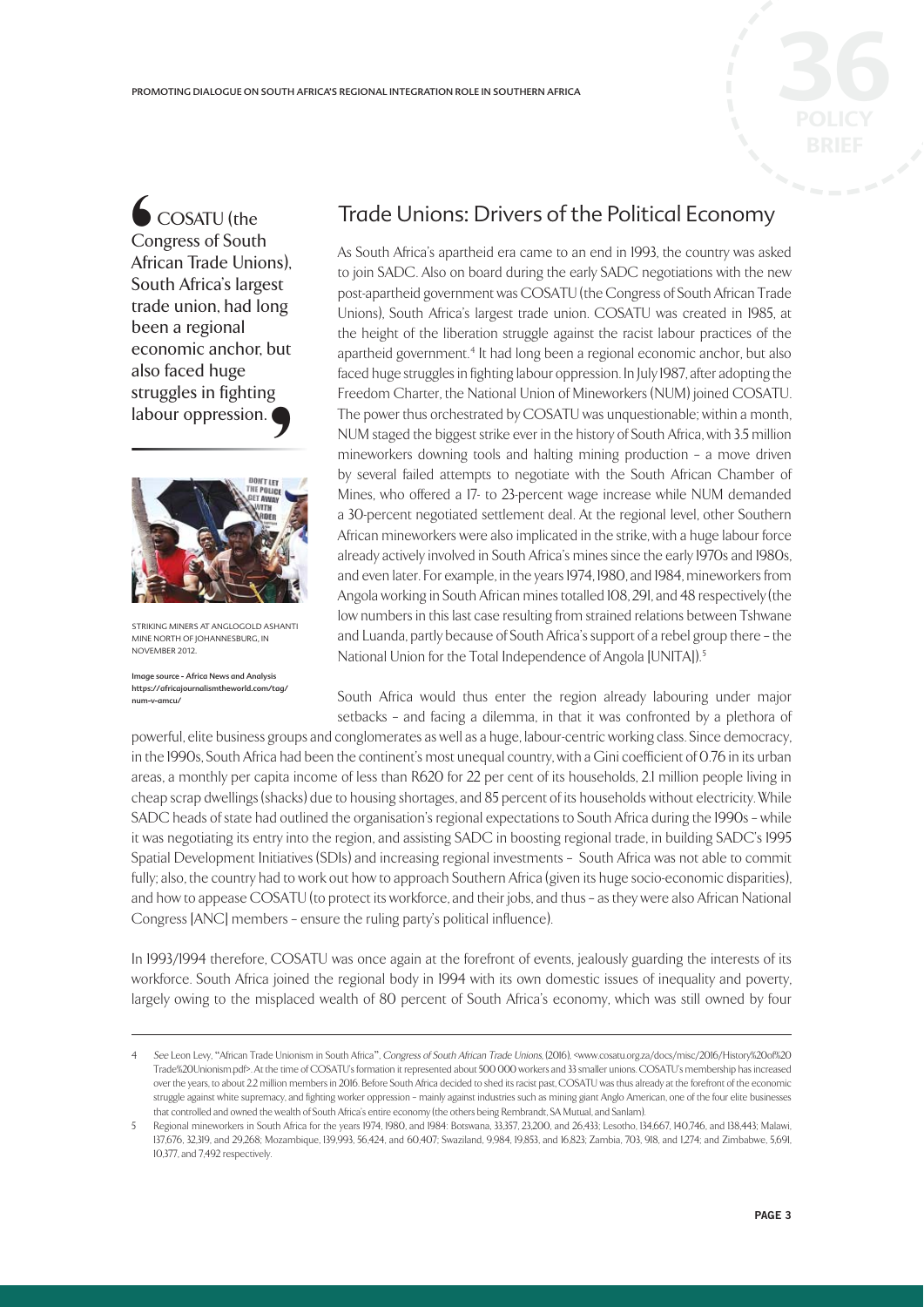conglomerates from the apartheid era (Anglo American, Rembrandt, Sanlam, and SA Mutual). Others, such as SA Breweries and Barloworld Limited, had long been involved in the business sectors of Southern Africa. Rob Davies, South Africa's minister of trade and industry, was previously part of the Macro-Economic Research Group (MERG), and his views in the 1990s supported COSATU and labour unions generally.<sup>6</sup> The decision-makers in South Africa's regional developmental cooperation were all members of the ANC-dominated government, guided by its Reconstruction and Development Programme (RDP).<sup>7</sup> COSATU represented labour, as did many South African members of parliament, including Ben Turok (former chair of the trade and industrial policy group) and Rob Davies (former chair of the portfolio committee on trade). The Afrikaanse Handelsinstituut (AHI) represented the Afrikaner business elite. The English business elite were represented by Anglo American, with Gavin Reilly

as executive, and called for an ad hoc regional integration approach; as Reilly noted, "Political reform in South Africa has opened up further opportunities for cooperation in the fields of tourism, transport, electricity supply, and the development and use of scarce water resources ... [These] sinews that bind ... the region ... need progress, [and not] castles in the air."<sup>8</sup> Furthermore, there were two parallel sets of trade negotiations happening simultaneously, relating to South Africa and the European Union (EU). <sup>9</sup>

Ultimately, the concerns raised were more about the impact of a South African market-led integration approach, and protecting South Africa's workforce against regional markets. COSATU had been highly active in regional liberation struggles – notably in the Southern African Trade Union Co-ordination Council's (SATUCC) rejection of the World Bank and International Monetary Fund's (IMF) neo-liberal structural adjustment programmes (SAPs) during the 1980s, which were attached to imperialist market liberalisation packages for Africa's governments. The SATUCC was created in March 1983, representing 18 regional unions in 13 out of 15 SADC member states, with a combined membership of 7.2 million working men and women. Since inception, the organisation has embraced a high political profile, reporting on economic, political and labour working conditions as well as on human and trade union rights, and attempting to influence the policies of SADC. The SATUCC outlined a major brief on South Africa's impact on the region, and on how the country's admission to the region should be orchestrated so that the regional workforce and infant industries would be protected from South Africa's powerful industries in the sub-region.<sup>10</sup> However, the South African hegemony had taken on multiple roles to tackle its own domestic socio-economic inequalities. South Africa adopted a market-driven integration approach, using SADC as a vehicle,<sup>"</sup> as well as a micro-regional development-led integration approach, using two of SADC's four Spatial Development Initiatives. These two approaches required

 Concerns were raised about the impact of a South African market-led integration approach, and protecting South Africa's workforce against regional markets. └──<br>
rais<br>
imp<br>
Afri<br>
inte<br>
anc<br>
Afri



A PARTICIPANT AT THE CCR PUBLIC DIALOGUE "SOUTH AFRICA'S CORPORATE EXPANSION IN SOUTHERN AFRICA", HELD AT THE CENTRE FOR THE BOOK, CAPE TOWN, 22 MARCH 2017.

Image source - CCR https://www.facebook.com/CCRCapeTown

<sup>6</sup> James J. Hentz, "South Africa and the Political Economy of Regional Cooperation in Southern Africa", Journal of Modern African Studies 43, no. 1 (March 2005), pp. 21-51.

<sup>7</sup> Gavin Maasdorp, "A Vision for Economic Integration and Cooperation in Southern Africa", report of the meeting of 21 January 1994 with South Africa's Departments of Finance and Foreign Affairs, and Trade and Industry; the Central Economic Advisory Centre; the Development Bank of Southern Africa (DBSA); the Industrial Development Corporation (IDC); and Chamber of Commerce (SACOB) (partially attended), in Hentz, "South Africa and the Political Economy", 2005, pp. 21–51. See also Gavin A. Maasdorp, Rethinking Economic Cooperation in Southern Africa: Trade and Investment (Johannesburg: Konrad-Adenauer Stiftung, 1993); Chris Landsberg, The Quiet Diplomacy of Liberation: International Politics and South Africa's Transition (Johannesburg: Jacana Media, 2004), pp. 196–198.

<sup>8</sup> Hentz, "South Africa and the Political Economy", 2005, p. 31.

Nagar, 2016, pp. 139-142.

<sup>10</sup> See Southern African Trade Union Co-ordination Council, <www.satucc.org/about-us-2>.

Nagar, 2016, pp. 257-258. See also Chris Alden and Mills Soko, "South Africa's Economic Relations with Africa: Hegemony and its discontents", Journal of Modern African Studies, vol. 43, no. 3 (2005), pp. 367-392; and Brendan Vickers, "South Africa's Economic Policy in a Changing Global Order", in Landsberg and Jo-Ansie van Wyk, South African Foreign Policy Review (Johannesburg: Africa Institute of South Africa, and Institute for Global Dialogue, 2012).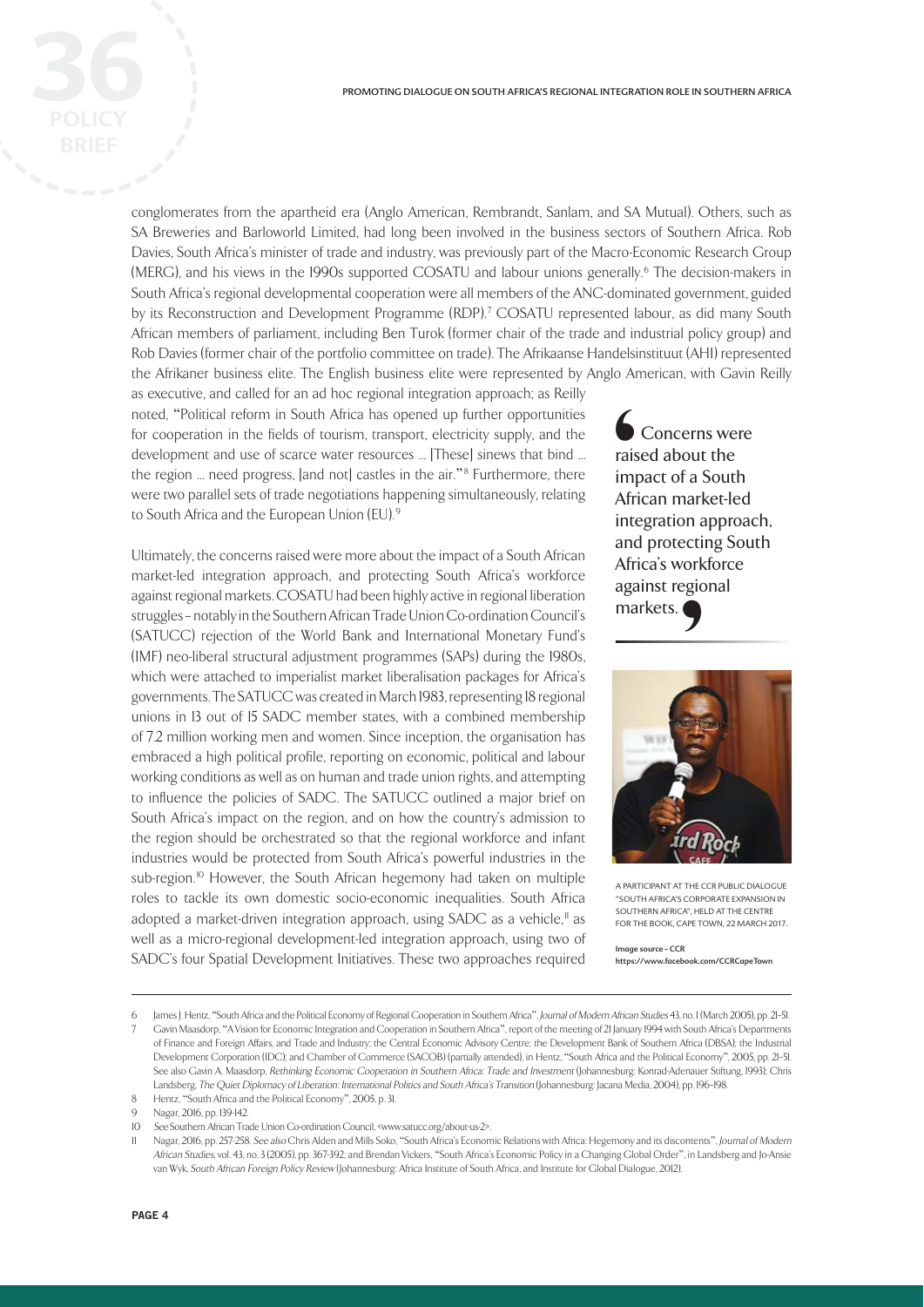

the enhancing of transport projects in a micro-region with Mozambique, through the formation of the Maputo Development Corridor (MDC); and electrical power generation, through the creation of the Southern African Power Pool (SAPP).<sup>12</sup>

South Africa was also able to use the SDIs as an initiative to solve a number of its domestic problems, such as improving and providing electricity for South African households.<sup>13</sup> In the late 1980s, 85 percent of households in South Africa had no electricity; by 2009, this was the percentage of households that did have electricity. The electricity-generation partnership created among power utilities in the SADC region from 1995 grew into a trade market in 2001. This new Short-Term Energy Market takes the form of a day-ahead market (DAM).<sup>14</sup> Moreover, regional integration frameworks are also important for South Africa's New Growth Path (NGP) (2011) and Tshwane's National Development Plan (NDP) (2030). These two policies outline an economic growth policy that includes infrastructure projects across Africa. The National Industrial Policy Framework (NIPF) and the Industrial Policy Action Plan 2012/2013–2014/2015 sought to promote value-added trade and industrial production that build employment and promote job creation, while the Trade Policy and Strategy Framework (TPSF) is an industrial policy instrument to support trade in favour of local manufacturing, as well as to diversify the economy so that it is not so heavily dependent on commodities and non-tradable services.



 In the late 1980s, 85 percent of households in South Africa had no electricity; by 2009, this was the percentage of households that did have electricity. Chou<br>
elee<br>
per<br>
hav PUMAL PC

CAMDEN POWER STATION IN MPUMALANGA, SOUTH AFRICA, WAS THE STARTING POINT OF THE NATIONAL POWER GRID CONSISTING OF A SERIES OF 400KV LINES, WHICH TODAY INTERCONNECT THE ENTIRE COUNTRY.

Image source - Eskom http://www.eskom.co.za

### Trade Unions and Business

COSATU's role has changed since the days of liberation. After 1994, it took on a new role: guarding South Africa's ending of apartheid. Thus, was its position weakened; and its impartiality and individuality (as a Trade Union also defending labour) were compromised when it decided to formalise a tripartite alliance with the ANC and the South African Communist Party (SACP). Nevertheless, COSATU believes it has been operating from a strengthened position, having successfully campaigned against the unseating of South Africa's former president, Thabo Mbeki, in 2011.<sup>15</sup> COSATU has lost some of its impartiality, however; this became increasingly evident during the Marikana uprisings. In addition, the organisation remains divided – riddled with factions, due to linkages with South Africa's ruling political parties. These factions have become infused with political ideals, and compete with those advocating for protection of workers' rights, economic change, and equality. Factionalism is not entirely novel in this context; back in 2001, the Association of Mine Workers and Construction Union (AMCU) broke away from NUM, and has existed separately ever since. But,

<sup>12</sup> See World Bank Indicators reported on South Africa's total GDP for the periods 2000-2010, <ata.worldbank.org/indicator/NY.GDP.MKTP.CD?page=2>.

<sup>13</sup> Nagar, 2016, p. 159.

<sup>14</sup> Southern African Power Pool (SAPP), Annual Report, 2014, <www.sapp.co.zw>. See also Alison Chikova, "Energy Trading in the Southern African Power Pool", SAPP (March 2009).

<sup>15</sup> See South African History Online, <www.sahistory.org.za/topic/congress-south-african-trade-unions-cosatu>.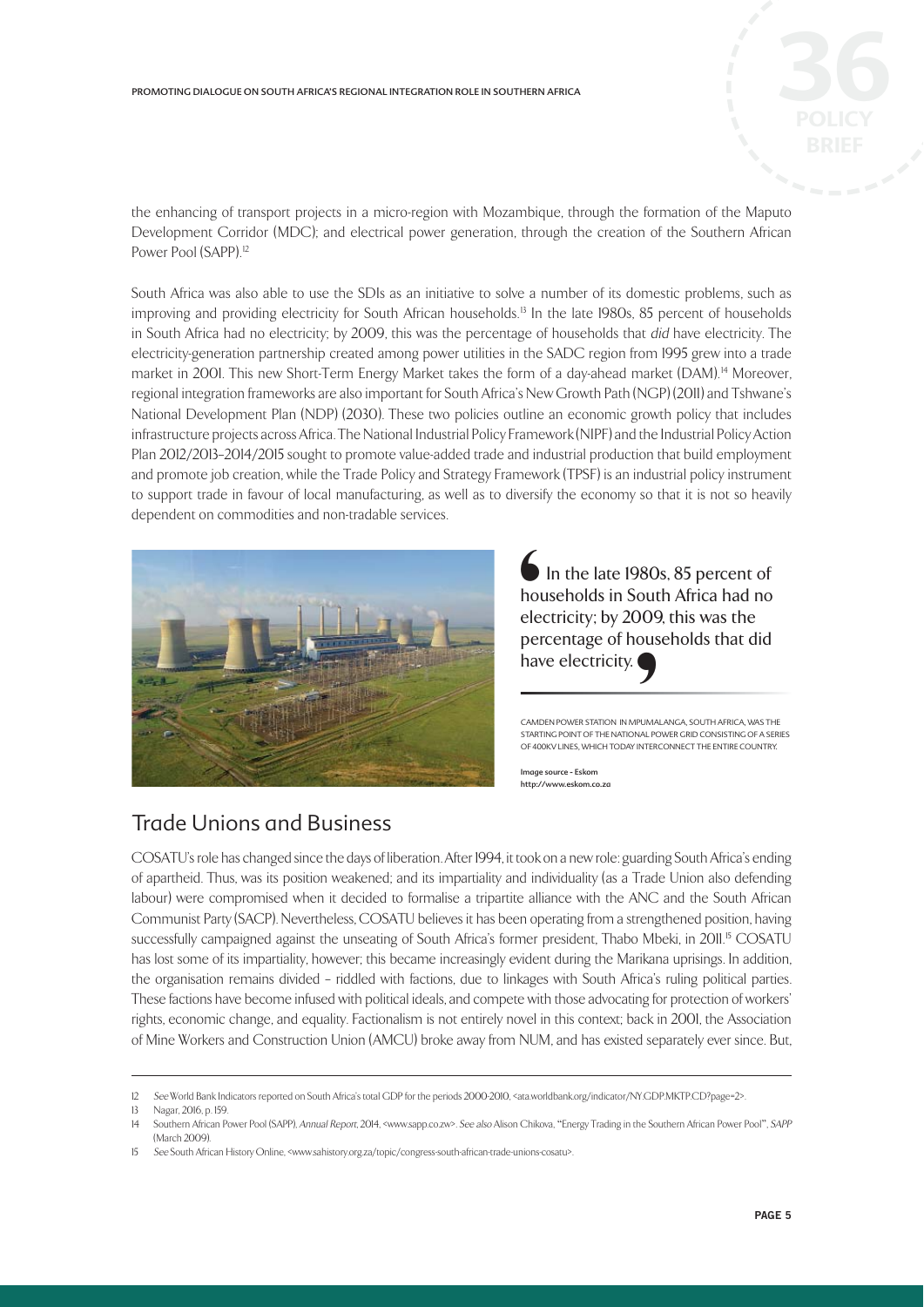Trade unions must become vehicles for eradicating poverty and building the necessary regional economic integration platforms; as well as creating conditions that are conducive to institution-building, for both governments and businesses. Contractor becomes but regiments as v



THE CONGRESS OF SOUTH AFRICAN TRADE UNIONS EMBARKING ON A NATIONAL STRIKE IN OCTOBER 2017.

iage source - SA Breaking News http://www.sabreakingnews.co.za/2016/10/07/ cosatu-national-strike-in-pictures/

the nadir of unionisation and factionalism was reached with the violent strikes that commenced in 2012 at South Africa's Marikana mine, which continued into 2014 at the Impala, Amplats, and Lonmin mines – all of which became heavily contested, with factions forming alongside the awkward posturing of South Africa's rulingparty elites during these mining debacles. South Africa's deputy president, Cyril Ramaphosa (NUM's first general secretary and a board member of Lonmin, as well as the owner of Shanduka and a black economic empowerment [BEE] partner of Lonmin),<sup>16</sup> further complicated the workers' protest against low mining wages. As the mining debacle unfolded, COSATU was unable to deliver on a mining wage for its workforce. The mining sector – in particular, NUM – lost credibility, when it too failed to deliver, and 34 miners were gunned down and many more were tortured and severely injured.

Scholars such as Rutendo Dhliwayo argue that unions are powerful structures for organising foreign migrants and integrating them into the union system, and that the presence of migrants should be used as an opportunity to fight against xenophobia. 17 Positive examples abound of South Africa's unions acting in favour of the region, and its workers' struggle against South Africa's xenophobic violence. For example, in 1995 NUM was instrumental in negotiating a miners' amnesty with South Africa's Department of Home Affairs, for those who had worked in the country for more than ten years to be treated equally. NUM also called for the abandonment of remittances paid when regional workers returned home, as well as for an equal wage system. 18 As the xenophobic attacks intensified in South Africa in 2008, COSATU organised marches against xenophobia, and sat with committees from Tshwane's National Development and Labour Council (NEDLAC) to address the xenophobic violence that was been perpetrated against foreign nationals. The Gauteng-based South African Transport and Allied Workers Union (SATAWU) came to an agreement with the freight-hauling

company Alrode to have all its employees – both South African and foreign – treated equally within its bargaining council system. Similarly, the South African Commercial, Catering and Allied Workers Union (SACCAWU), in the Western Cape, protected its workers' rights by arranging citizenship for its women employees from Zimbabwe who worked at the Ritz Hotel in Cape Town.<sup>19</sup>

### Politics, Business and Trade Unions: Promoting Regional Integration

Trade unions must become vehicles for eradicating poverty and building the necessary regional economic integration platforms; as well as creating conditions that are conducive to institution-building, for both governments and businesses. While it is difficult to implement equitable distribution of trade and company profits, regional industrialisation policies must consider a regional approach to bringing companies together to conduct trade and implement regional value chains. This must be an industrial policy implemented at heads-of-state level, for

<sup>16</sup> See especially Rutendo Dhliwayo, "The Rise or Fall of Trade Unions in South Africa: The Marikana incident", Consultancy Africa Intelligence, 12 October 2012, <www. polity.org.za/article/the-rise-or-fall-of-trade-unions-in-south-africa-the-marikana-incident-2012-10-11>.

<sup>17</sup> Dhliwayo, "The Rise or Fall of Trade Unions in South Africa", 2012. See also Sakhela Buhlungu and Malehoko Tshoaedi (eds.), COSATU's Contested Legacy: South African Trade Unions in the Second Decade of Democracy (Cape Town: Human Sciences Research Council [HSRC], 2012), p. 241. Buhlungu and Tshoaedi, COSATU's Contested Legacy, p. 241.

<sup>18</sup> See Nagar, 2016, p. 94 concerning remittances paid by South Africa to Southern African member states for the periods 1980 and 1983: Angola, zero remittances paid; Botswana, R32 million and R48 million; Lesotho, R153 million and R281 million; Malawi, R31 million and R51 million; Mozambique, R67 million and R117 million; Swaziland, R13 million and R32 million; Zambia, R600 000 and R1 million; and Zimbabwe, R15 million and R9 million respectively.

<sup>19</sup> Buhlungu and Tshoaedi, COSATU's Contested Legacy p. 241.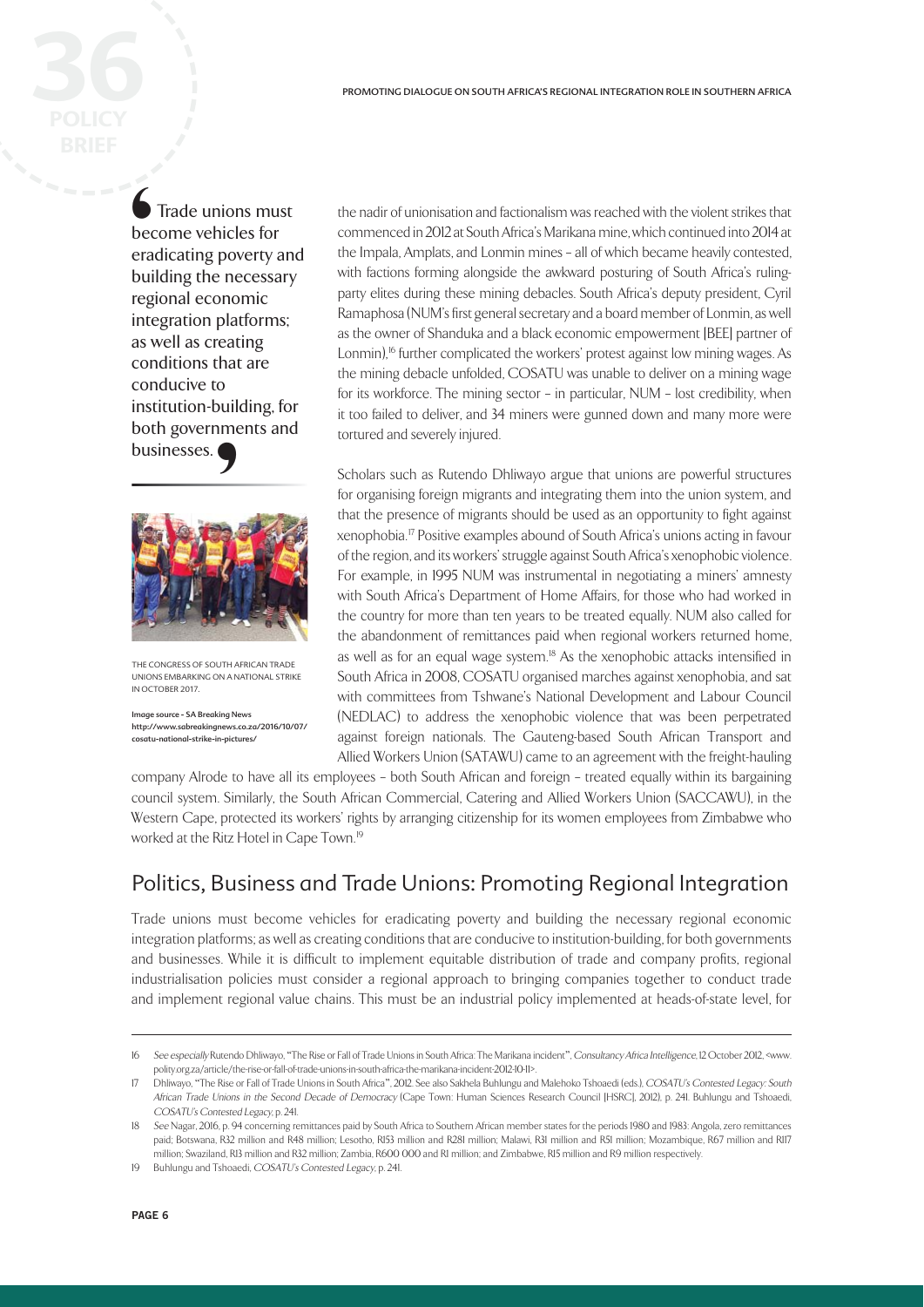governments, trade unions (to align labour practices), and businesses. So far, action plans have been very vague, with no effective plan for how to improve regional business relations; additionally, tariff adjustments have not brought about the desired skills development. Trade unions should therefore have input into a clear regional policy framework, in support of robust socio-economic development that will minimise the negative impact that liberalisation policies have on regional trade among Southern Africa's economies. Throughout the region the private sector has a critical role, and must be adequately represented at SADC heads-of-state meetings in order for government ministries to find ways of advancing development through more equitable corporate regional business policies. Also, South Africa's one-way direction model of corporate expansion into the region must be addressed.

Similarly, domestic policies and protectionist trade practices by powerful states such as South Africa has impacted negatively on the region, leaving Southern Africa ill-equipped to weather economic shocks. Since Southern Africa's regionalisation processes began in the 1990s, there has been a proliferation of international bilateral and multilateral trade deals with Europe, and later with the United States (US). Southern Africa's textile industry was also affected by Europe's free trade agreement with South Africa, as well as by the Africa Growth and Opportunity Act (AGOA) trade agreement with the US. This caused negative growth for (and a drop in production of) South African textiles,

from \$562 million in 2000 to \$392 million in 2001, dropping further to \$95.6 million in 2007. While legally binding regional policies for international trade commitments could be considered – which would sanction states that distort trade in regional trade commitments that they have joined – such an approach however, would not be feasible, given the fact that the very founding treaties to which Southern African governments accede themselves, favour member states promoting international bilateral and multilateral trade – such treaties may then have to be addressed by SADC and other RECs accordingly, at Treaty level first before any legal binding commitment could be considered.<sup>20</sup>

Alliances can be powerful structures if used to the advantage of development, and powerful drivers of economic growth. They can help to mitigate the socioeconomic damages of trade diversion, and create the necessary conditions to benefit the regional integration process, through trade and could also spillover by generating wealth. South Africa, as a powerful economy, must use its alliance member COSATU for the benefit of the country and the region.<sup>21</sup> The extent of regional investments by both the South African government and its corporate sectors has decreased recently, largely due to the spate of incidents of xenophobic violence in South Africa between 2008 and 2017, which have harmed prospects for regional corporate ventures and partnerships. Subsequent to the brutal killing of a Mozambican national in Alexander Township in Johannesburg in 2015, the

The extent of regional investments by both the South African government and its corporate sectors has decreased recently, largely due to the spate of incidents of xenophobic violence in South Africa between 2008 and 2017, which have harmed prospects for regional corporate ventures and partnerships. ∫<br>reg bot<br>gov cor dec<br>larg



A TAXI DRIVER IS PUSHED AROUND DURING A CONFRONTATION WITH FOREIGN NATIONALS IN JOHANNESBURG, IN APRIL 2015.

Image source - International Business Times Photo - Marco Longari/AFP http://www.ibtimes.co.uk/south-africaxenophobia-anti-immigrant-violence-durba johannesburg-photo-report-1496588

<sup>20</sup> See Nagar, p. 173. Any legally binding commitments must nuance the argument concerning bilateral and multilateral international trade agreements and the impacts of trade on Southern African economies; and on the African continent, and must take into account that governments – as sovereign states, and member states that are attached to regional economic communities (RECs) – were provided the right by their respective RECs to undertake international bilateral and multilateral trade agreements that are in accordance with regional treaties, such as the 1992 Treaty of the 15-member Southern African Development Community (SADC), as well as the 26-member Common Market for Eastern and Southern Africa, the East African Community, and the SADC (COMESA-EAC-SADC) 2008 Agreement (to which 13 out of 15 SADC member states belong, and to which they are signatories).

 <sup>21</sup> Cited in Nagar, 2016, p.76, see Edward Mansfield, "Effects of International Politics on Regionalism in International Trade", in Kym Anderson and Richard Blackhurst (eds.), Regional Integration and the Global Trading System (New York: Harvester Wheatsheaf, 1993), pp. 199-217; and Mansfield and Helen V. Milner, "The Domestic Politics of Preferential Trade Agreements in Hard Times", Department of Political Science (Philadelphia: University of Pennsylvania, 2014), pp. 1-40.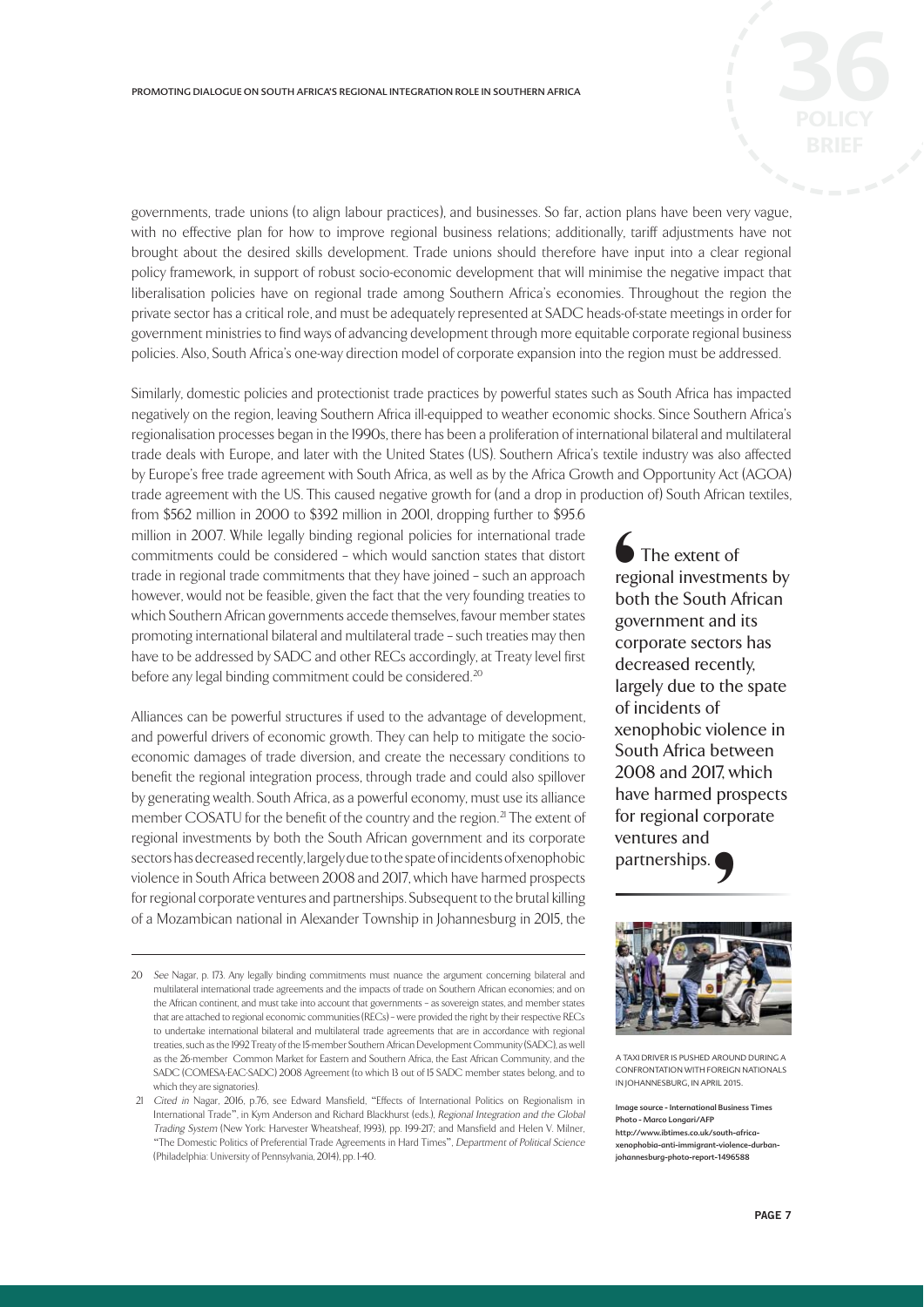Johannesburg-based Sasol oil refinery had to recall its employees working on Sasol's projects in Mozambique, for fear of them being attacked by Mozambican nationals. In Nigeria, South African businesses such as MTN, Shoprite, and Pick n Pay were shut down during the April 2015 xenophobic uprisings in South Africa, and its embassy in Lagos was given 48 hours to stop the violence before these businesses would be allowed to reopen.

### Business and Government Partnerships: Effective Labour Policy

South Africa's businesses should be willing to learn from the region, and not conduct business in Southern Africa in monopolistic and oligopolistic ways. The South African government has tried to make amends by addressing its mercantilist regional business practices, and has put in place a group of representatives headed by the Department of Trade and Industry (DTI) to deal with regional business practices for more effective and better engagement with business ventures undertaken in Africa. As a possible way forward, Southern African states should consider building on total factor productivity and expanding endogenous growth factors in industrialisation and value addition, with a view to boosting jobs and skills that would benefit technology, as well as both the transference and exchange of skills, among Southern Africa's member states including South Africa. The new plan for Tshwane is to critically address economic transformation in dealing with economic disparities. The plan is to restructure the country's laws, which will be implemented using South Africa's "big banks to sell more stakes to black South African investors. A speedy redistribution of land will also mean black South Africans will also be encouraged to take ownership of major domestic sectors, including construction". 22 Moreover, clear regulatory frameworks for corporate expansion are important – for example, those used by the European Union (EU).

But, the downside of Southern Africa's success and among several other governments on the continent, Africa is losing billions annually due to capital flight. Drawing from Thabo Mbeki's February 2012 report, in which governments are provided recommendations to radically reduce the illicit financial outflow from Africa, estimated at \$50 billion annually.<sup>23</sup> The fact that the Tshwane government is facing high levels of corruption and greed will have a knockon effect for Southern Africa's smaller economies, such as those linked to the Southern African Customs Union (SACU) (and those pegged to South Africa's currency) with the depreciation of the Rand, as seen in the downgrades of South Africa's banks by Standard and Poor in 2017.<sup>24</sup> Such impacts result in the widening of barriers to, and a reduction in gains from, intra-regional trade. For their part, trade unions were stunned recently by the withdrawal



The downside of Southern Africa's success and among several other governments on the continent, Africa is losing billions annually due to capital flight.  $A <sup>2</sup>  
Arfri  
to c  
■$ THAIR

SOUTH AFRICA'S SUPERMARKET CHAIN SHOPRITE OPENED ITS FIRST SHOPPING CENTRE IN TETE JUNCTION, MOZAMBIQUE IN DECEMBER 2015.

#### Image source - SA People News

http://www.sapeople.com/2015/12/08/fi rst-shoprite-store-opens-in-teteprovince-of-mozambique/

<sup>22</sup> Martina Schwikowski, "South Africa: New wealth distribution measures just empty rhetoric?", Mail and Guardian, 17 May 2017, <mgafrica.com/article/2017-05-17south-africa-new-wealth-distribution-measures-just-empty-rhetoric-1>.

<sup>23</sup> Thabo Mbeki, "Foreword", in African Union (AU) and United Nations Economic Commission for Africa (UN ECA) Report of the High Level Panel on Illicit Financial Flows From Africa, Illicit Financial Flows Report, February 2012, p. 2, <www.uneca.org/sites/default/files/PublicationFiles/iff\_main\_report\_26feb\_en.pdf>.

<sup>24</sup> Staff Reporter, "SA Banks Downgraded by Ratings Agency", Huffington Post, 7 April 2017, <http://www.huffingtonpost.co.za/2017/04/07/sa-banks-downgradedby-ratings-agency\_a\_22029635/>.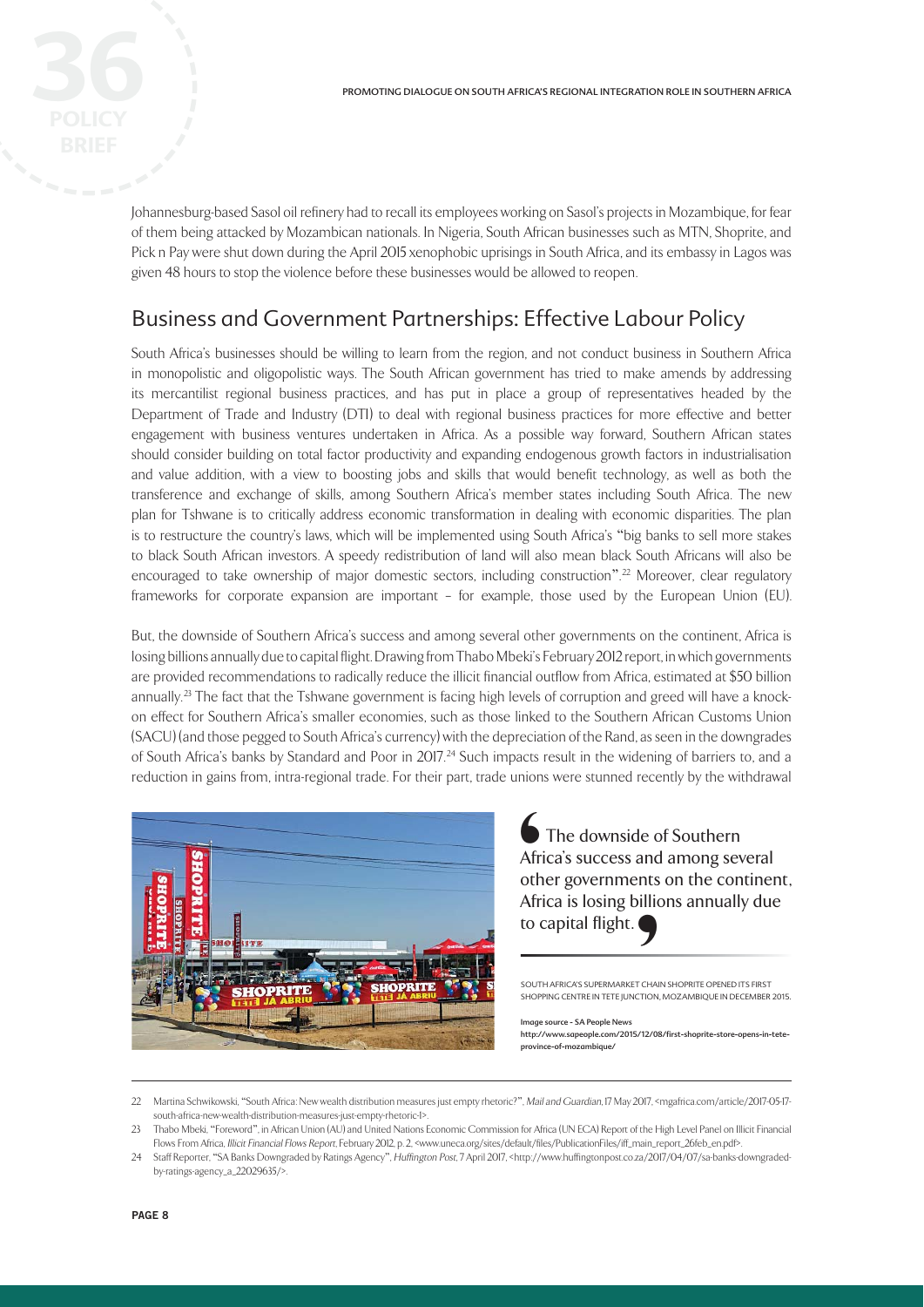of the General Motors SA (GMSA) from South Africa. Although supply chain constraints are common in export businesses, not all models can be replicated, it may be that governments should consider developing an "Afro-barometer" for corporate expansion and frameworks to draw on.

According to the financial institution Ernst and Young, Kenya has achieved economic success by supporting its regional hub – the East African Community (EAC) – in foreign direct investment (FDI). Also, as a hegemonic state in East Africa, Kenya was prepared to focus on the diversification of commodities, and hence has been touted as the region's economic anchor. South Africa's government and businesses should be willing to learn from the region, and not see Southern Africa and the rest of the continent as a dumping ground, or part of a get-rich-quick scheme. The automotive industry is an example of an opportunity for South Africa's regional corporate dominance of its businesses and industries – which have a critical role in the direction of Southern Africa's economic growth trajectory – to bolster efforts to forge effective partnerships with regional businesses that build such industries through joint ventures. South Africa's shut-down of its motor vehicle investment plant in the Eastern Cape region – and General Motors' exit from the country, and the withdrawal of their business investment from South Africa, will relate to an estimated 1 800 jobs lost. This decision made by GMSA to withdraw the motor vehicle plant left Irvin Jim, general secretary of the National Union of Metalworkers of SA (NUMSA), surprised and unprepared for any possibility of a negotiated settlement prior to the announcement of the company's exit. GMSA's withdrawal could be seen as an opportunity for promoting vehicle manufacturing in the region, with South Africa as an anchor. South African Minister of Trade and Industry Rob Davies, while regretting GMSA's decision, stated that the disinvestment did not come as a surprise, since the company was not able to reach South Africa's 50 000-vehicle production required to gain full access to the government's automotive production and development programme (APDP).<sup>25</sup> South Africa should consider revisiting its APDP, anchoring it towards the region, and consider

 South Africa's shut-down of its motor vehicle investment plant in the Eastern Cape region – and General Motors' exit from the country, and the withdrawal of their business investment from South Africa could be seen as an opportunity for promoting vehicle manufacturing in the region, with South Africa as an anchor. ∫<br>shu<br>veh<br>pla⊨<br>Ca<sub>l</sub><br>Ge fror



THE HEADQUARTERS AND ASSEMBLY OPERATIONS OF GENERAL MOTORS SOUTH AFRICA, IN PORT ELIZABETH.

Image source - Nelson Mandela Bay Tourism http://blog.nmbt.co.za/blog/entry/anotherautomotive-experience-in-the-bay

creating automotive regional partnerships. Kenya is an example to follow, having overtaken South Africa in 2014 to become the biggest investor in Africa, with 36 investment projects compared to South Africa's 33, moving Kenya from 13th to seventh position in terms of investment status. The discussions at the March and May 2017 public dialogues underlined the fact that economic development has not met the expectations of workers, since trade policies and agreements undertaken are yet to be aligned with regional labour practices. In support of these discussions, economic growth models suggest that for poorer countries to grow their economies, industrialisation and trade liberalisation policies should be implemented simultaneously to allow for advancing technology and development, among other endogenous growth factors (such as skills development) which have greater potential for bolstering economic growth.

In 2016, primary commodities exported totalled 69 percent from Malawi, 46 percent from Tanzania, and 39 percent from Zimbabwe. This resulted in unsustainable trade deficits and a weakened industrial base – exacerbated by cheap imports in key sectors such as textiles and agriculture, in which 70 percent of Southern Africa's workforce is concentrated. The huge percentages for exports of primary commodities as incomplete products further weakened Southern Africa's regional economy. It is therefore, imperative that trade unions play a more robust

<sup>25</sup> David Furlonger, "GM pulls out of SA, sells plant to Isuzu: Chevrolet vehicles will not be sold in SA after 2017", Business Day, 18 May 2017, <https://www. businesslive.co.za/bd/companies/2017-05-18-general-motors-is-leaving-sa/>. See also Melissa Burden, "Global retreat shrinks GM footprint", The Detroit News, 18 May 2017, <http://www.detroitnews.com/story/business/autos/general-motors/2017/05/18/gm-stop-sales-india-exit-africa-market/101822544/>.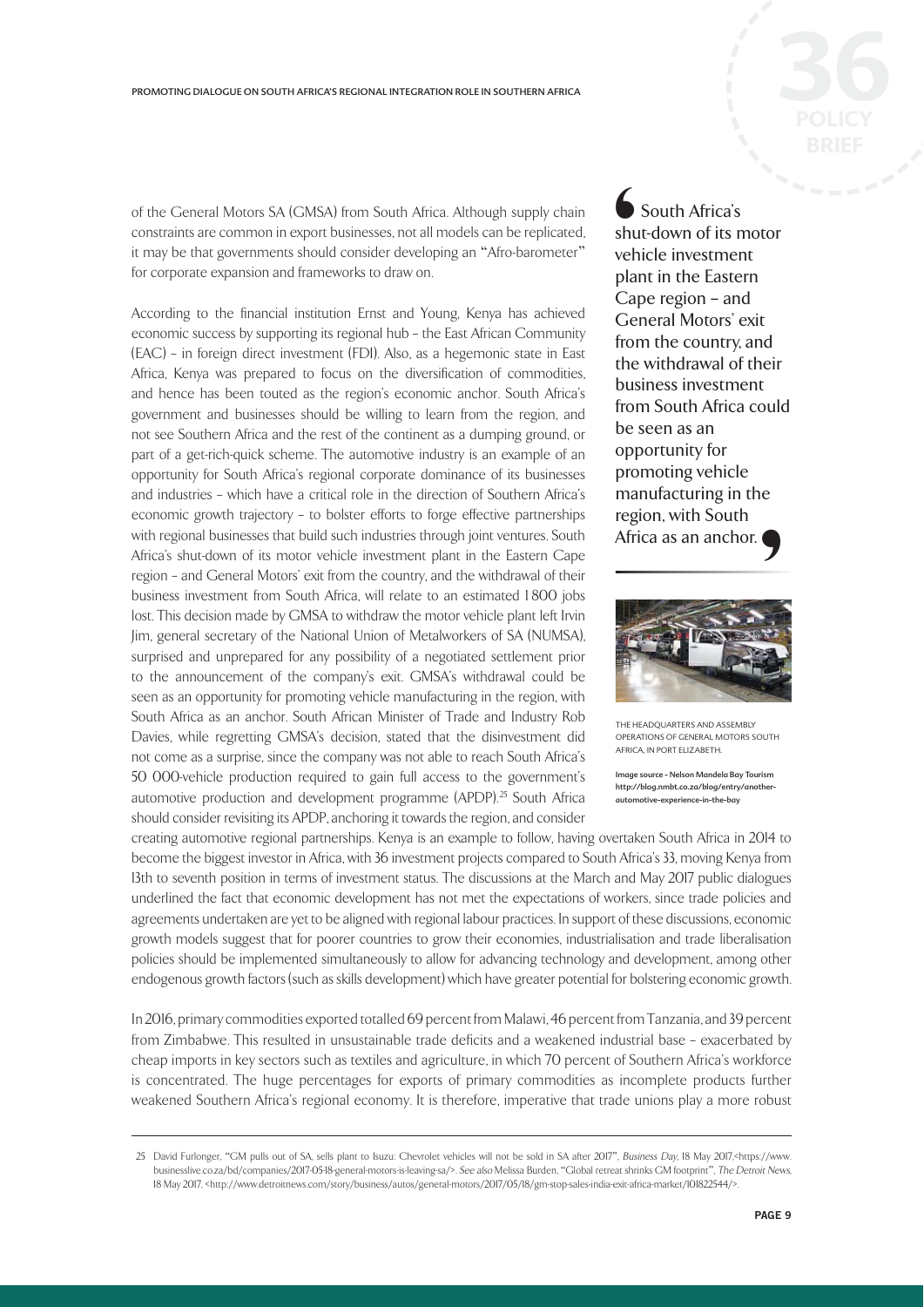role in supporting infant industries against protectionist policies used within the region for intra-regional trade, and instead direct restricted trade policies and protectionist tariffs towards external trade and imports coming into the region. South-East Asia's use of restrictive policies in the electronics and shipbuilding sectors is an example of how such policies can improve a region's trade, and protect industries from trade diversion through the dictates of globalisation and liberalisation.

Moreover, knowledge gaps must be narrowed, and the region should enhance regional trade, minimise regional export competition, and promote commodity diversification. This would encourage variety in agriculture, food, and food ingredients; currently, there is a risk in Southern Africa that all the same goods in agriculture are mainly produced. Southern Africa must work more closely with the continental body and address the infrastructure gap, link regional railways, and align to the African Union's (AU) Programme for Infrastructure Development in Africa (PIDA).<sup>26</sup> A stronger case must also be made for South Africa to discourage parochial interests of its corporate sector and become the regional anchor. The country's ruling party alliance member, COSATU – as the largest trade union in South Africa – to join forces with SATUCC and consider working much more closely with other regional unions, in driving regional integration and uplifting the majority of SADC's 281 million citizens from poverty. It is thus imperative that unions have clear policy directions for industrialisation strategies: to effect economic growth from the bottom up, and to develop skills, technical capacity and health programmes, among other things that include both business and government.

# Policy Recommendations

#### The following ten key Policy Recommendations emerged from the two public dialogues:

- 1. There is a need for the Southern African region to build the capacities of local companies in the region, and for more joint ventures among SADC's 15 member states. A regional integration framework must be created to assess how companies should interact with each other and a regional barometer implemented.
- 2. While South African firms are generally well-known in the Southern Africa region, there is a need to allow regional firms to enter and operate in South Africa, as well as allowing more opportunity to access its markets. Similarly, there is a need to address the business behaviour of South Africa's firms operating in the region.
- 3. The emphasis that trade places on "what" is traded, should be more focused on "how" trade is conducted – in a consistent manner, both within the region and with the rest of the world.
- 4. The South African government should not lose sight of its domestic human rights challenges, particularly in relation to violence, crime, and xenophobia; and Tshwane should give these problems as much priority as it does its outward-looking foreign policy.

 The South African government should not lose sight of its domestic human rights challenges, particularly in relation to violence, crime, and xenophobia; and Tshwane should give these problems as much priority as it does its outward-looking foreign policy. ●<br>gov<br>lose<br>dor<br>cha<br>in r<br>crir



THE MTN OFFICE IN ABUJA, NIGERIA, AFTER BEING VANDALISED BY PROTESTERS, IN APPARENT RETALIATION FOR ANTI-NIGERIAN VIOLENCE IN SOUTH AFRICA.

Image source - Dumelang News http://www.dumelangnews.co.za/articles/ protestors-attack-mtn-office-abuja

 <sup>26</sup> Nagar, 2016, p. 186. The African Union's (AU) heads of state and government launched the Programme for Infrastructure Development in Africa (PIDA) in Kampala in July 2010, followed by the New Economic Programme for Africa's Development (NEPAD) Priority Action Plan (PAP), adopted by Africa's states in January 2012.